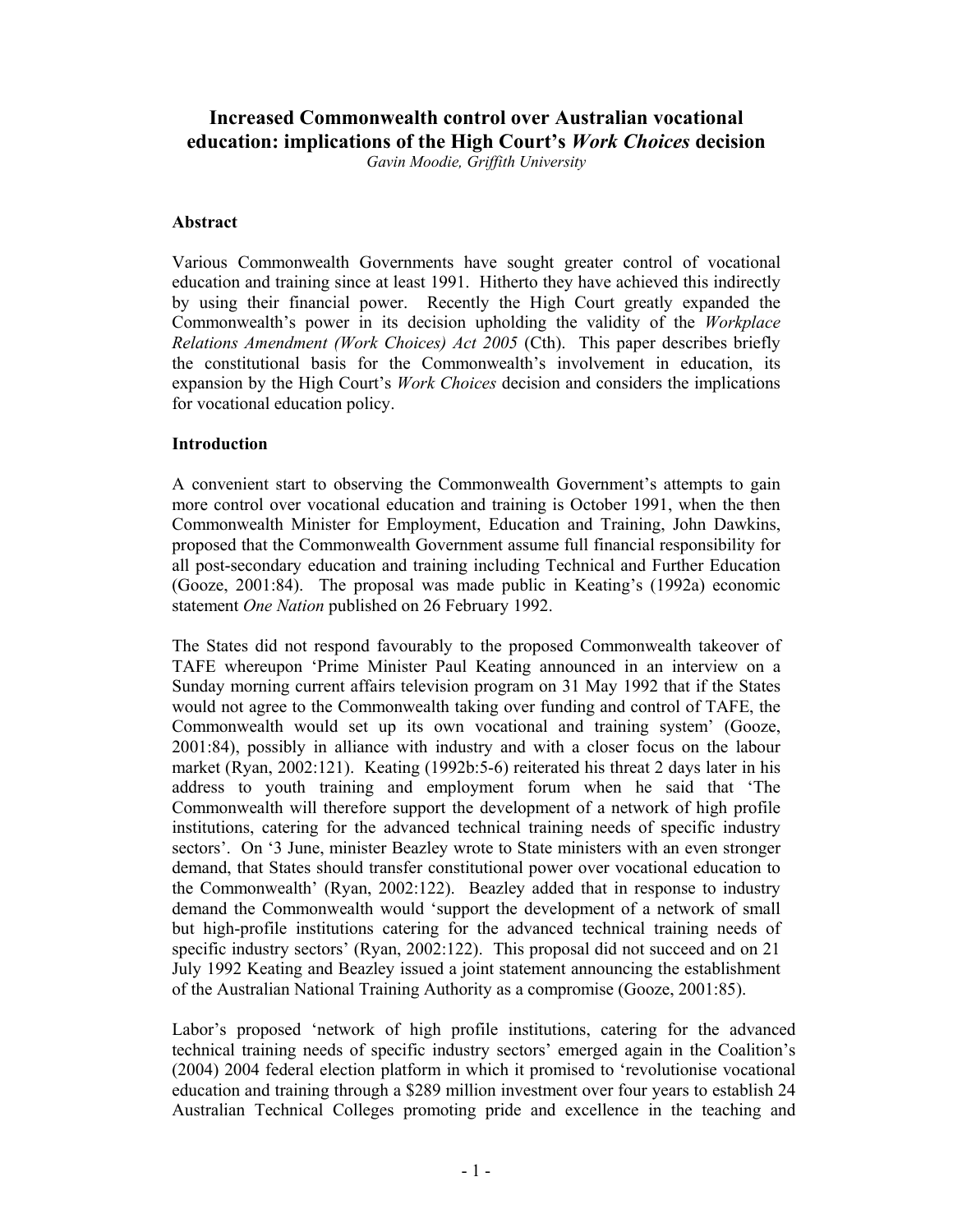acquiring of trade and craft skills at the secondary school level'. The current prime minister (Howard, 2004) announced on 22 October 2004 the abolition of ANTA, Labor's compromise for sharing power over vocational education with the States. The Commonwealth extended its control over the State TAFE systems in its *Skilling Australia's Workforce Act 2005*, sections 12 and 14 of which require States to give greater discretion to TAFE institutes including over revenue generation, offer Australian workplace agreements to TAFE staff, give greater employment authority to TAFE directors, introduce a performance management scheme including performance pay for TAFE staff, require TAFE institutes to provide competitors access to their facilities.

While the Commonwealth has extended its power over vocational education and training considerably over the last 15 years, its has had to do so indirectly through its use of its financial power, initially by increasing the detail of the conditions it imposes on its grants to the States, and more recently by funding its own vocational education colleges directly. The High Court's recent decision upholding the validity of the *Workplace Relations Amendment (Work Choices) Act 2005* (Cth) greatly expands the Commonwealth's power, enabling it to legislate directly on almost all vocational education, including on most TAFE institutes.

#### **Commonwealth involvement in education until 2006**

Education is generally the responsibility of State governments in federations. In the US the federal government subsidises education, collects data and oversees research on schools, focuses national attention on major issues in education, and enforces federal statutes prohibiting discrimination in programs and activities receiving federal funds. But the federal government has no role in establishing educational institutions or developing curricula (US Department of Education, 2002). In Canada education is almost entirely the responsibility of the provinces: there is no federal department of education or tertiary education, nothing equivalent to a national policy for tertiary education, and there is no national standard for secondary or tertiary education (Jones, 1996:79-81). In Germany the *Länder* or States are responsible for education, and while this is within a broad framework established by the federal parliament, the States have a strong role in the formulation of federal policy. The federal *Bundesrat* or senate consists of state ministers who participate as representatives of their State. State civil servants participate in *Bundesrat* committees as representatives of their ministers, negotiating inter-governmental agreements on policy. According to Lundberg (2000:7) 'The states are able to influence federal policy effectively through the state ministers and bureaucrats, and shape its effects by requiring devolution of the implementation of domestic policies to the state level'.

The drafters of the Australian Constitution adopted many of the features of the US constitution, including a provision modelled on the Tenth Amendment of the US Constitution which provides that the States are responsible for all matters not specifically vested in the Commonwealth –

### **107 Saving of Power of State Parliaments**

Every power of the Parliament of a Colony which has become or becomes a State, shall, unless it is by this Constitution exclusively vested in the Parliament of the Commonwealth or withdrawn from the Parliament of the State, continue as at the establishment of the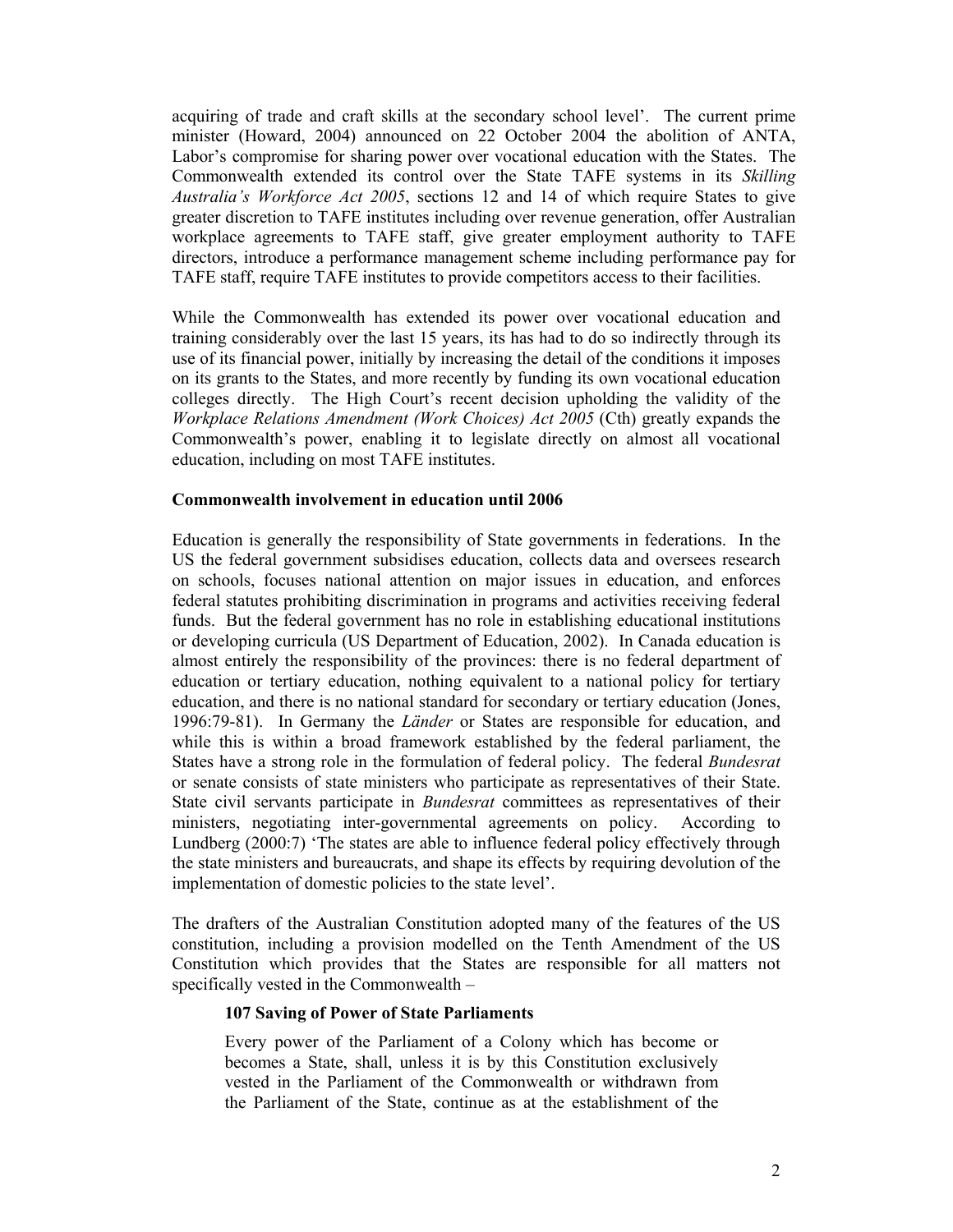Commonwealth, or as at the admission or establishment of the State, as the case may be.

Since the Constitution does not grant the Commonwealth a power in education it remains the responsibility of the States. The Commonwealth accordingly had little if any involvement in education until 1940 when it funded an expansion of vocational and higher education to provide the workforce needed for WWII. It did this pursuant to the Commonwealth's defence power, which waxes and wanes as the danger mounts and recedes. However, in 1942 the Commonwealth also achieved a monopoly of income taxation powers by stopping the States levying income tax, a position upheld by the High Court in the uniform tax cases<sup>1</sup>. This transferred most taxation power and therefore revenue from the States which are responsible for providing most services to the Commonwealth which is responsible for providing fewer services. States services including education steadily became run down and the Commonwealth Government was pressured to partly fund universities from 1958, non-university higher education from 1965, secondary education from 1973, and technical and further education from 1975 (DEET, 1993:8-14; Gooze, 2001 [1993]:19-21). It did this pursuant to section 96 of the Constitution –

### **96 Financial assistance to States**

During a period of ten years after the establishment of the Commonwealth and thereafter until the Parliament otherwise provides, the Parliament may grant financial assistance to any State on such terms and conditions as the Parliament thinks fit.

The Commonwealth's involvement in public vocational education and training has therefore until now been through the States. While the High Court has interpreted the Commonwealth's power under section 96 so broadly that the Commonwealth has been able to impose almost any condition on the States, the Commonwealth has nevertheless had to buy power through financial grants and it has had to do so by the relatively cumbersome procedure of legislated grants and subsequent monitoring of relevant bodies through State Governments. Thus the long title of the *Skilling Australia's Workforce Act 2005* (Cth) by which the Commonwealth currently partly funds technical and further education is 'An Act to grant financial assistance to the States and to other persons for vocational education and training, and for related purposes'. It is simpler procedurally to fund and monitor the relevant bodies directly, as the Commonwealth funds Australian technical colleges pursuant to the *Australian Technical Colleges (Flexibility in Achieving Australia's Skills Needs) Act 2005,*  although the Commonwealth is finding that managing bodies directly is more difficult than it appears.

Nonetheless, big changes have been wrought on Australian technical and further education over the last 15 years. Governments have narrowed TAFE from its multiple roles which included developing students and community education to its pre-Kangan single purpose of training workers. They have excluded employees from involvement in policy and institutional decision-making, either as students or as social partners in skill formation and economic development. Now 'industry' involvement in TAFE is generally understood to mean employers, not employees and employers

 $\overline{a}$ <sup>1</sup> *South Australia v Commonwealth (First Uniform Tax Case)* (1942) 65 CLR 373; *Victoria v Commonwealth (Second Uniform Tax Case)* (1957) 99 CLR 575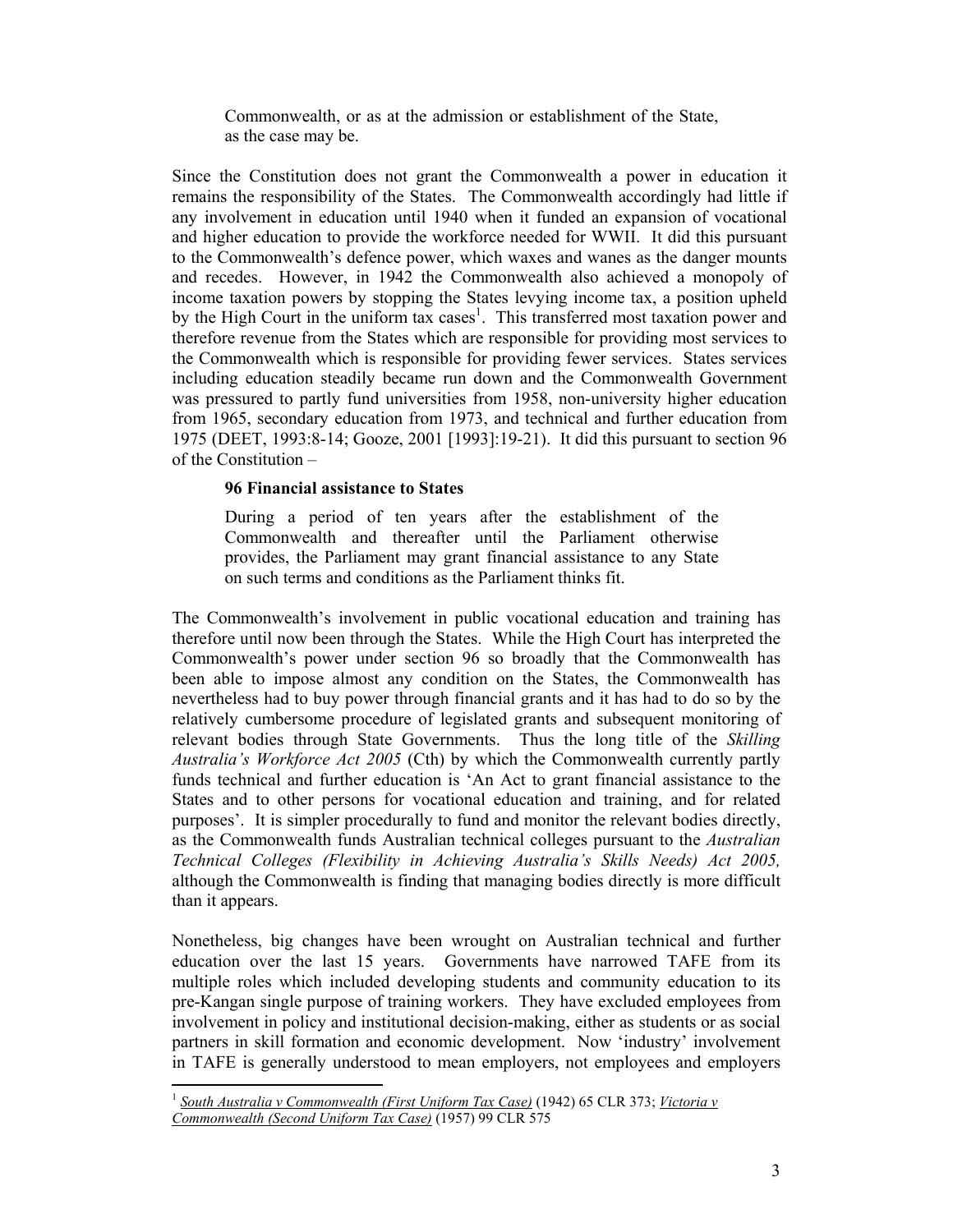who share a stake in their industry's future. Governments have imposed on TAFE multiple changes summarised in the change from teachers teaching students knowledge and skills outlined in a curriculum developed in the States, to practitioners providing clients with support to achieve competencies specified in a national training package. And there has been a major shift in power from the States to shared federal responsibility and now to greatly increased Commonwealth power. All of this has been done with the States' capitulation, much with their encouragement; and with the unions' various encouragement, support, acquiescence and compliance. The next big change will be the centralisation of vocational education in the Australian Government. The Commonwealth could possibly do this using its external affairs power provided by paragraph 51(xxix) of the Australian Constitution.

The High Court has interpreted the Commonwealth's external affairs power expansively. In *Commonwealth v Tasmania* (the Tasmanian dam case)<sup>2</sup> the High Court held that the external affairs power grants the Commonwealth power to legislate on any matter that implements an international law or treaty. The Commonwealth has this power even where, as in the Tasmanian dam case, the relevant international agreement includes a 'federal clause' limiting the obligations of federal nation-states (Lundberg, 2000). The United Nations Educational Scientific and Cultural Organisation's convention on technical and vocational education 'provided a framework for national legislation on competency standards and integrated work-place and off-the-job national curricula, national registration of providers and accreditation of courses, nationally consistent implementation of vocational education and training curricula, including equitable access, and nationally consistent assessment, certification of individual attainments and articulation arrangements between types of providers and jurisdictions (UNESCO, 1989: art 1-3, cited in Lundberg, 2000). While the Commonwealth may be able to extend its control over vocational education using its external affairs power, it almost certainly be able to achieve this following the High Court's recent decision upholding the validity of the Commonwealth's *Work Choices* legislation.

### **Big constitutional change**

On Tuesday 14 November 2006 the High Court of Australia brought down its judgement in *New South Wales v Commonwealth of Australia; Western Australia v Commonwealth of Australia*<sup>3</sup> , the decision which upheld the validity of the *Workplace Relations Amendment (Work Choices) Act 2005* (Cth). This made a big change to Australia's constitution which will have a large and far-reaching effect on education and on many other areas of Australian life over the next 50 years, so it is worth examining in some detail. Paragraphs 51 xx and xxxv of the Australian Constitution provide –

**51**. The Parliament shall, subject to this Constitution, have power to make laws for the peace, order, and good government of the Commonwealth with respect to:-

\* \* \*

(xx.) Foreign corporations, and trading or financial corporations formed within the limits of the Commonwealth:

 $\overline{a}$ 

 $2(1983)$  158 CLR 1

<sup>3</sup> [2006] HCA 52 (14 November 2006)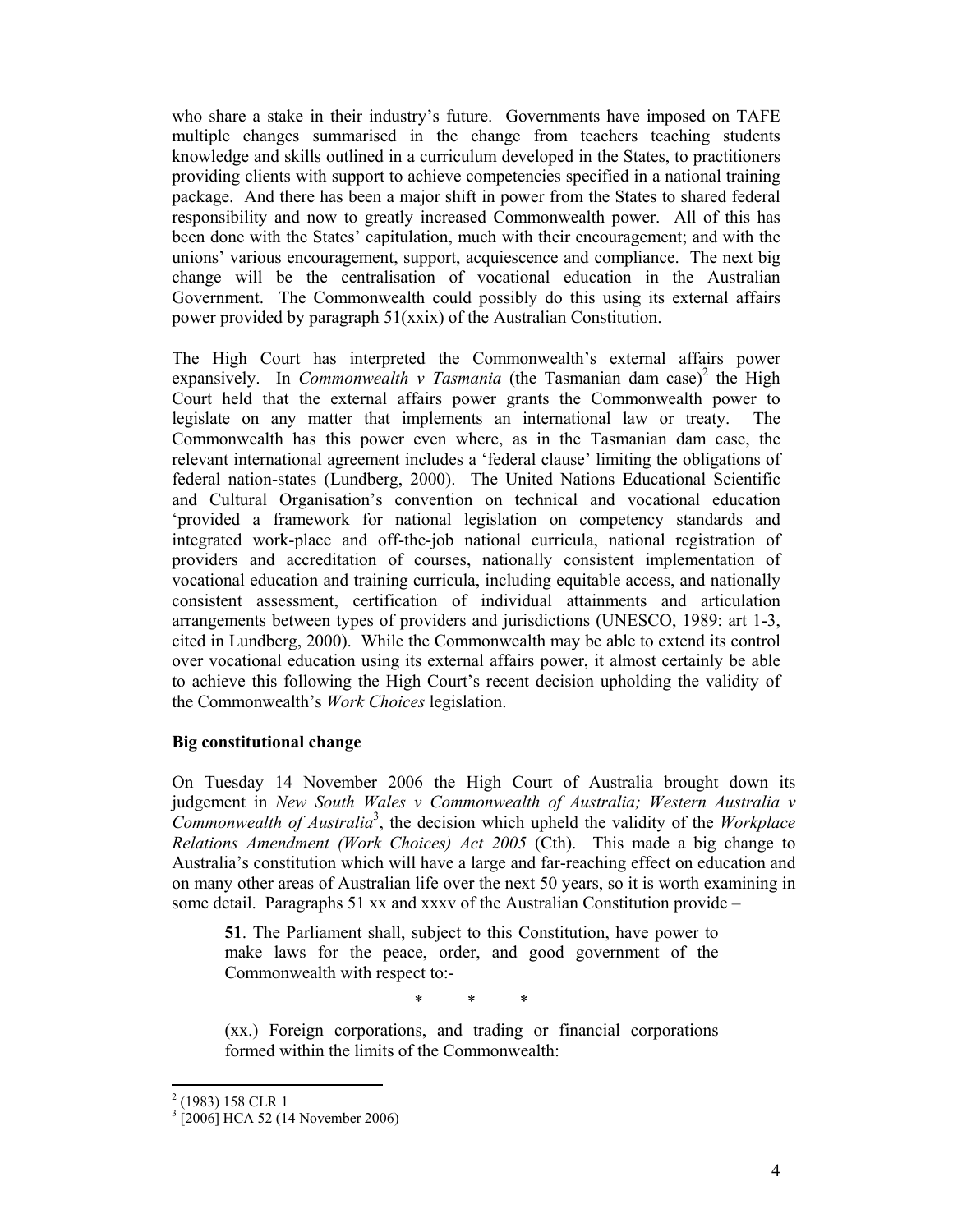\* \* \*

(xxxv.) Conciliation and arbitration for the prevention and settlement of industrial disputes extending beyond the limits of any one State:

Are the industrial relations of foreign, trading and financial corporations covered by paragraph xx or xxxv? For a century in hundreds of decisions the High Court and federal courts have held that the corporations power is confined to the recognition of foreign corporations and to domestic corporations' trading and financial activities and that the Commonwealth's only general source of industrial relations power is granted by paragraph xxxv. This interpretation restricts the Commonwealth to legislating about conciliation and arbitration not industrial relations generally, for the prevention and settlement of industrial disputes not for the content of employment contracts or any other matter not related to preventing or settling industrial disputes, and for disputes that cross State boundaries, not for disputes within a State. Because of its importance every word of paragraph xxxv has been litigated in hundreds of cases.

Over a century successive Commonwealth governments have tried to expand their industrial relations power by referendum, legislation and persuasion. The electorate rejected the Commonwealth's attempt to extend its constitutional industrial relations power in referenda in 1911, 1913, 1926 and 1946. The High Court of Australia has struck down Commonwealth Acts that attempted to legislate beyond the power granted by paragraph xxxv. Successive Commonwealth governments have failed to persuade States to refer their industrial relations powers to the Commonwealth until 1996 when finally just the Parliament of Victoria under Premier Jeffrey Kennett referred some of its industrial relations powers to the Commonwealth Parliament by the *Commonwealth Powers (Industrial Relations) Act 1996* (Vic).

The *Work Choices* legislation ignores all these precedents by applying to employees employed by a foreign, trading or financial corporation – what are known as 'constitutional corporations'. That is, the *Work Choices Act* is founded not on the Commonwealth's power to legislate for conciliation and arbitration to prevent and settle industrial disputes extending beyond State boundaries, but on the Commonwealth's power to legislate 'with respect to' foreign, trading or financial corporations. Previous decisions of the High Court would have struck down such legislation as invalid in 2 stages of reasoning. First, the Court has declined to interpret one paragraph of section 51 so broadly that it made any other paragraph close to useless. This principle was established very early by the High Court in *R v Barger*; *The Commonwealth v McKay4* . That decision was just 8 years after the constitution was passed, by a Court that comprised many of the founders of the Constitution: Griffith CJ, Barton and O'Connor JJ; Isaacs and Higgins JJ dissenting. Since about 85% of workers are employed by companies or corporations, interpreting the corporations power of paragraph xx to include corporations' industrial relations makes paragraph xxxv on the prevention and settlement of inter State industrial disputes all but redundant.

So in the second stage of its reasoning the High Court would have interpreted 'with respect to . . . Foreign corporations, and trading or financial corporations' so that it did not cover most of the same ground as the inter State industrial disputes power. In

 $\overline{a}$ 

 $4(1908)$  6 CLR 41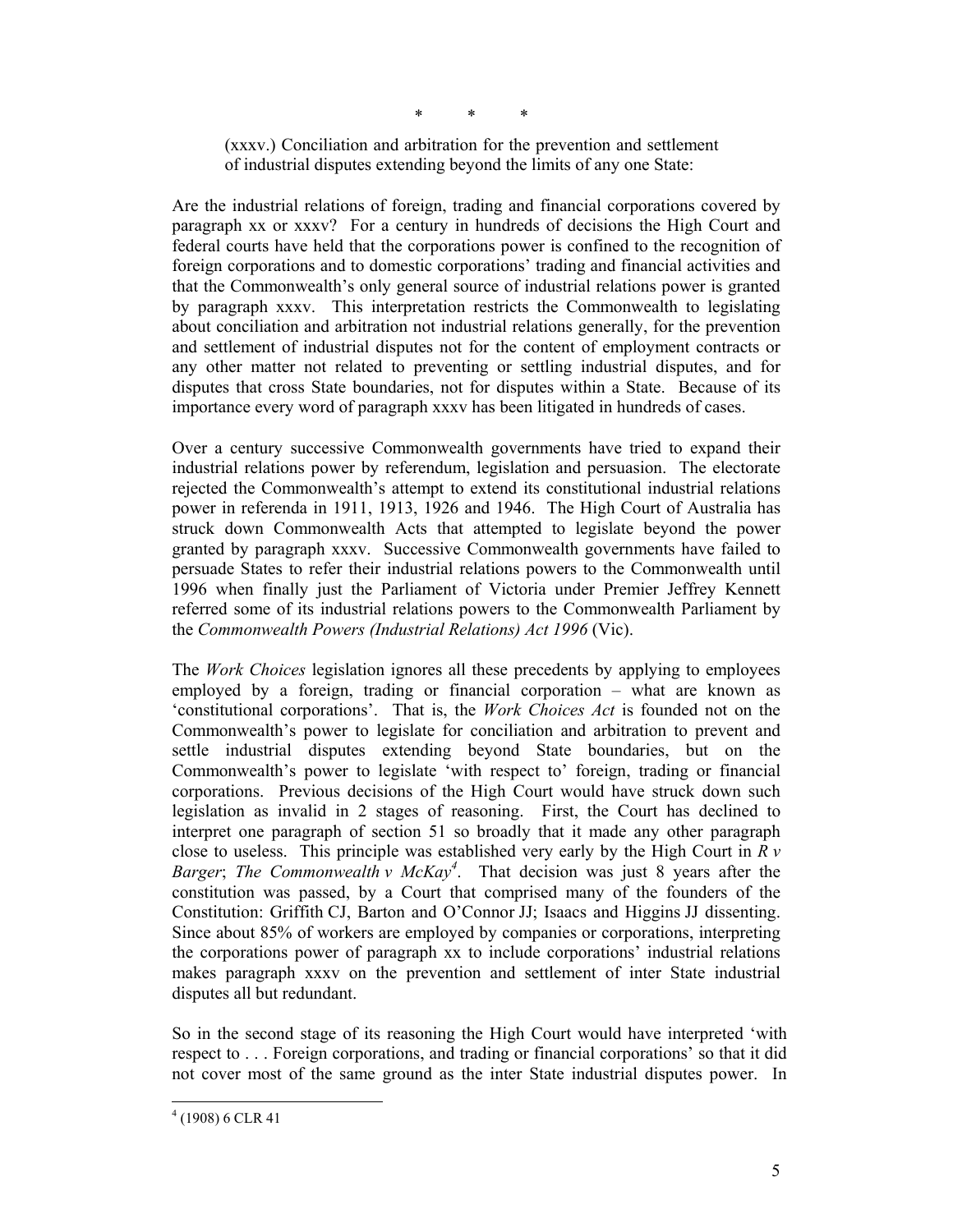previous decisions the High Court has done this by holding that the corporations power is restricted to the recognition of foreign corporations and to legislating about corporations' trading or financial activities. That is, the Court has interpreted the corporations power as applying to many of corporations' external activities but not to their establishment or internal management such as the management of their employees.

In upholding the *Work Choices Act 2005* (Cth) the majority of the High Court held that the corporations power grants the Commonwealth power to legislate very generally about constitutional corporations' internal industrial relations, not just their external activities. So the *Work Choices Act* validly prevents employers from making employment agreements longer than 5 years and from including anything prohibited by Commonwealth regulation such as agreements to deduct union dues from workers' pay, to grant leave to attend training provided by a trade union or to award paid leave to attend meetings conducted by or made up of trade union members. The High Court majority's new interpretation of the Constitution means that, contrary to its explicit wording, each paragraph of section 51 is not interpreted 'subject to this Constitution' and that contrary to a century of precedent each paragraph is not read to preserve the effects of all other paragraphs of section 51. Rather, the majority of the Court has preferred to read each paragraph of section 51 in isolation from the rest of the Constitution. This led Curtin University constitutional lawyer Greg Craven (2006) to observe that 'Unquestionably, the majority judgment in the Work Choices case is one of the most constitutionally autistic in the High Court's long history of literalistic misinterpretation'.

This decision will have extensive consequences because it extends the Commonwealth's power to legislate on almost all matters concerning constitutional corporations and because many State powers are exercised through trading corporations. A corporation includes any body established by or pursuant to an Act of Parliament such as a company even if it is established by a State Act of Parliament such as a university or an incorporated association. In *Commonwealth v Tasmania*  (the Tasmanian dam case)<sup>5</sup> the High Court held that a corporation is not a trading corporation by virtue of its nature or character but by virtue of its conduct of 'significant' or 'substantial' trading activities. In that case the Court held that the Hydro-Electric Commission of Tasmania was a trading corporation and thus subject to the Commonwealth's corporations power notwithstanding that it was a public body established by an Act of the Tasmanian Parliament, was wholly owned by the Tasmanian Government and subject to various ministerial controls. Universities are therefore also trading corporations for the purposes of the Constitution, which the Federal Court recently confirmed about the University of Western Australia in *Quickenden v O'Connor6* .

### **Effect on vocational education providers**

The corporations power allows the Commonwealth to legislate directly on incorporated vocational education providers rather than negotiate through funding agreements on all the matters included in the *Skilling Australia's Workforce Act 2005* 

 $\overline{a}$ 

<sup>5</sup> (1983) 158 CLR 1

 $(2001)$  FCA 303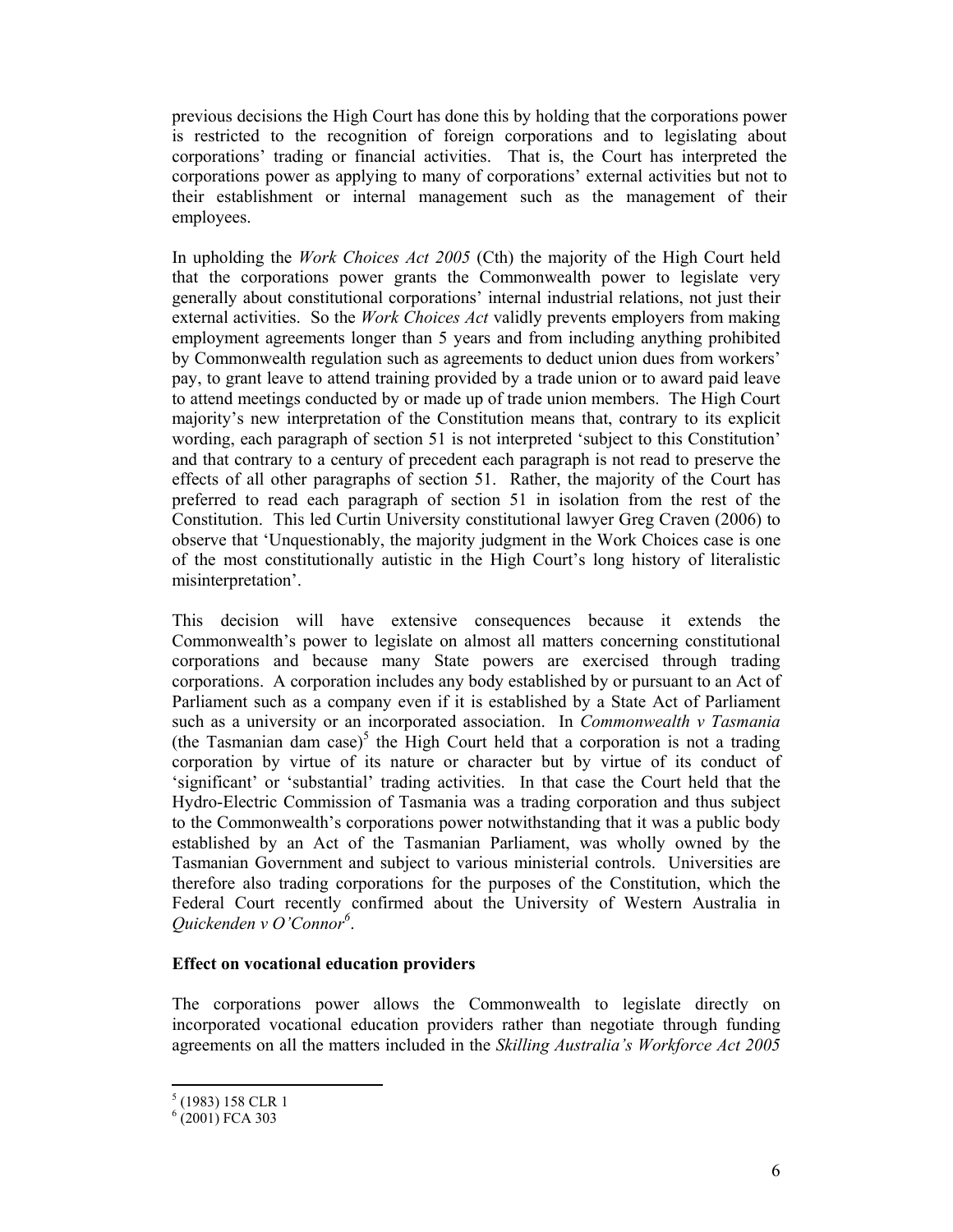(Cth): on constitutional corporations' internal decision-making, internal employment conditions and industrial relations, relations with students and employers, fee levels and on providing competitors access to their facilities. Of the 3 million Australian businesses 29% are registered companies and are thus are now subject to the Commonwealth's greatly expanded legislative power over corporations. Of the unregistered businesses 18% are trusts and 15% are family partnerships, neither of which is likely to be heavily involved in vocational education. The remaining 39% of unregistered businesses are sole proprietorships, and many are likely to be involved in vocational education as consultants or small trainers. However, 52% of all businesses employing staff, 64% of medium size enterprises and 79% of big enterprises are incorporated (ABS, 2005) so most private vocational education provision is now subject to the Commonwealth's legislative powers.

The initial impact on technical and further education will depend on how it is constituted, which may be illustrated by comparing the constitution of TAFE in Victoria and Queensland. In Victoria TAFE colleges are incorporated pursuant to section 24 of the Victorian *Vocational Education and Training Act 1990*. This makes Victorian TAFE colleges corporations. They are almost certainly trading corporations because they charge tuition fees, provide training services to employers for fee, sell food to the public through their restaurants and canteens, operate other commercial services and sell various other goods and services ancillary to their main role. The Howard Government therefore has the power to transform all Victorian TAFE colleges to be like Australian technical colleges.

In Queensland sub section 191(1) of the *Vocational Education, Training and Employment Act 2000* provides that –

(1) A *TAFE institute* is an institution operated by the State that provides vocational education and training.

Queensland TAFE institutes are thus like all State schools in being a part of the Queensland Department of Education, Training and the Arts, a department of state and therefore not a corporation. Of course TAFE Queensland charges tuition fees and offers the range of commercial services offered by TAFE in Victoria and the other States, as its web site proudly promotes. However, because these are offered by TAFE Queensland as part of a department of the State and not as a corporation, TAFE Queensland is not a trading corporation for the purposes of the Constitution and is therefore beyond the reach of the Commonwealth's corporations power. Many but not all Victorian TAFE colleges were initially established as part of the Victorian Government's State departments, just as many university education faculties originated as State teachers' colleges which were the training arms of the State department of education. There is nothing to stop the Victorian and other State Governments from decorporatising their instrumentalities including their TAFE colleges and thus removing them from the Commonwealth's corporations power.

#### **Effect on vocational education qualifications**

It will be recalled that paragraph  $51(xx)$  of the Constitution gives the Commonwealth 'power to make laws . . . with respect to . . . Foreign corporations, and trading or financial corporations formed within the limits of the Commonwealth'. How closely does the Commonwealth legislation have to be related to a constitutional corporation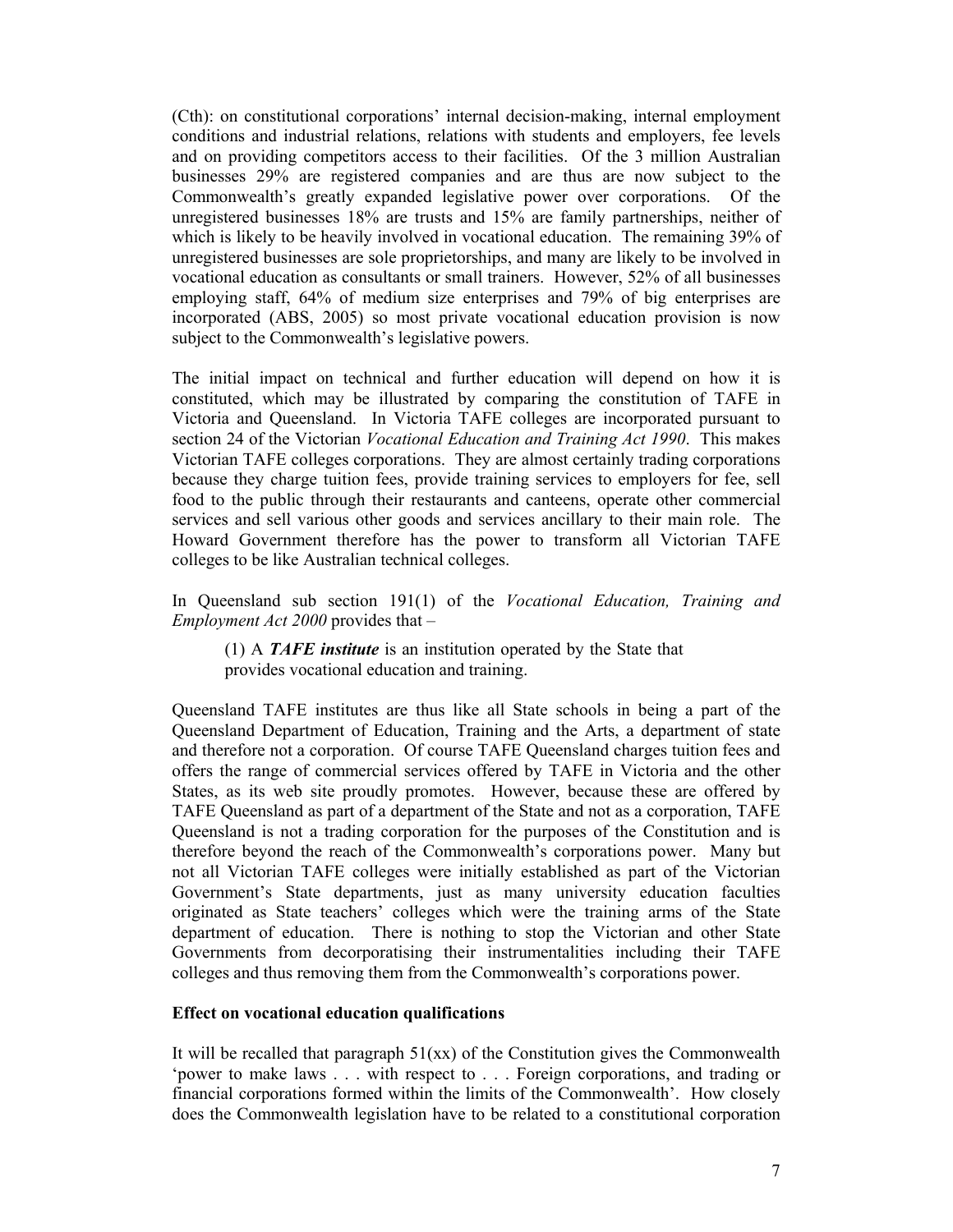to be 'with respect to' a corporation? A long line of authority has settled that legislation about corporations' trading activities is sufficiently related to them to be 'with respect to' corporations. But would a law about a corporation's suppliers or customers be 'with respect to' a corporation? The majority of the High Court held that the Commonwealth's *Work Choices* legislation about a corporation's relations with its employees was sufficiently related to a corporation to be a law 'with respect to' a corporation, so it seems that the Commonwealth's expanded powers also extend to a corporation's relations with its suppliers and customers. This is explained by Callinan J (para 793, p 344) in a dissenting judgement in the *Work Choices* case –

793 The joint reasons hold that because the Act regulates or affects the relationship between corporations and a class of those through whom those corporations may act, it is constitutionally valid. If that is correct, the opportunities for further central control are very numerous. It is not difficult to foresee legislation seeking, for example, to control wholly or at least partly, subcontractors to corporations, or the solicitors or barristers who act for a corporation, or anyone else who deals with, purchases from or sells to a corporation, or has any form of financial, or indeed any other, relationship with a corporation, insofar as it touches or concerns a corporation.

If this is correct the Commonwealth could legislate to require, for example:

- all corporations that supply electrical services to employ only electricians who are licensed in accordance with a national scheme and are on a national register of licensed electricians;
- all corporations that buy electrical services to buy them only from electricians who are on the national register of electricians;
- all corporations that employ electricians to employ only electricians who are on the national register; and
- all people who supply electrical services to corporations to be on the national register.

This would cover most important electrical services in Australia. Thus the Commonwealth can use its corporations power to establish a national scheme for occupational licensing, accrediting training providers, monitoring standards and quality control even if many or perhaps all States' TAFE systems were not constitutional corporations. As someone who has had to navigate the arcane thickets of mutual recognition to be admitted to practice as a lawyer in South Australia, New South Wales and Queensland based on my admission in Victoria, I am longing for the interminably discussed national practising certificate. So I am not opposed to national occupational licensing, but it has far-reaching implications. A national scheme could provide that all nationally registered electricians must be trained by a training organisation accredited and registered in accordance with the scheme and it could impose all sorts of conditions on the accreditation of registered training organisations. TAFE Queensland would want its electricians to be eligible for the national register so it would have to comply with the Commonwealth's accreditation requirements even though it is not a constitutional corporation.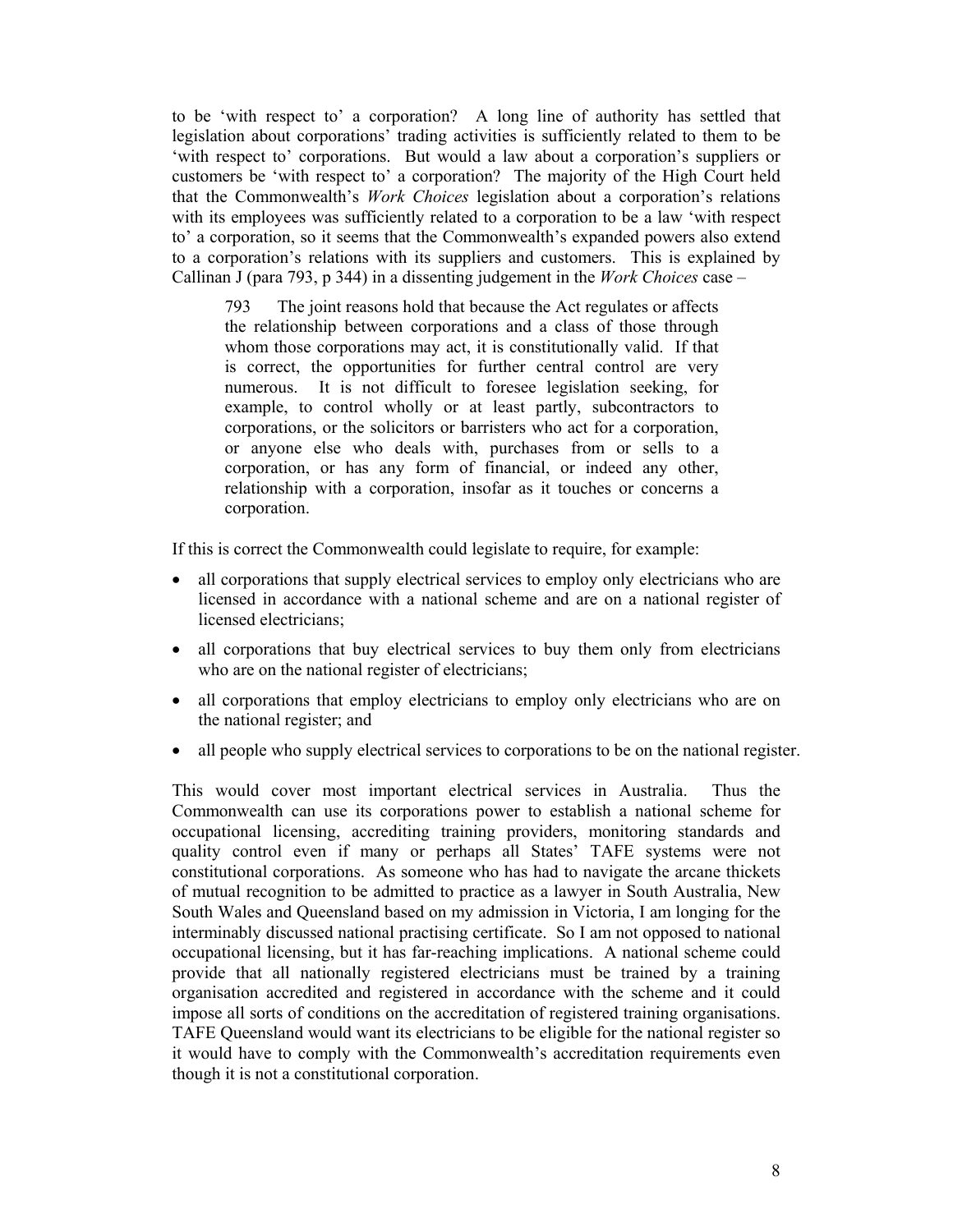### **Implications for vocational education policy**

Thus by a combination of legislating on constitutional corporations directly and legislating on their suppliers and customers the Commonwealth can control almost all aspects of vocational education. This power is independent of the Commonwealth's financial power and so applies to vocational education that is funded wholly by a State Government or privately. The Commonwealth can thus greatly expand its control of vocational education without increasing its expenditure, and even while cutting funding.

One option, of course, is for the Commonwealth to decline to exercise its new power in vocational education or to exercise its power in cooperation with State Governments through the council of Commonwealth and State ministers responsible for vocational education. I do not think this is likely. The history of Australian federation since the *Engineers' Case*<sup>7</sup> in 1920 is the history of the steady transfer of powers from the States to the Commonwealth. While the Commonwealth may not take over vocational education immediately, I expect it will do so eventually. The States could respond to the Commonwealth's takeover of vocational education by relinquishing their remaining role in tertiary education. This would follow most States' practice after the Commonwealth's takeover of higher education in 1975: most States withdrew their funding from and active involvement in the universities established by their own legislation. Alternatively, the States could respond to the Commonwealth's takeover of vocational education by renewing their interest in adult and community education, literacy and general education which have hitherto been largely ignored by both Commonwealth and State governments. This holds the potential for a very considerable improvement in the standing, policy, management and perhaps even funding of adult and community education.

A third possibility is for the Commonwealth and the States to negotiate a new form of cooperative federalism, which has previously been advanced by former prime ministers Fraser and Hawke (Ryan, 2000) and more recently by opposition leader Rudd (2005). This could take the form of 'composite sovereignty' as Lundberg (2000) terms Germany's shared federalism, or less ambitiously 'leadership federalism' as envisaged by Craven (2006). Craven envisages that in leadership federalism the Commonwealth would increasingly would set the national parameters of basic policy but allow the States to interpret and implement the policy locally. A fourth possibility would be for the States to become decentralised agents of Commonwealth vocational programs. The Department of Education, Science and Training already has offices in all States and these would have to expand considerably if the Commonwealth took over responsibility for vocational education. It seems inefficient for the Commonwealth to expand State offices of vocational education while the States already have established extensive vocational education offices.

Whatever path is eventually followed, we may expect the Commonwealth to have far greater say in determining and implementing vocational education and training policy in the medium and longer term if not in the short term.

 $\overline{a}$ <sup>7</sup> *Amalgamated Society of Engineers v Adelaide Steamship Co Ltd* ('the *Engineers' Case'*) (1920) 28 CLR 129